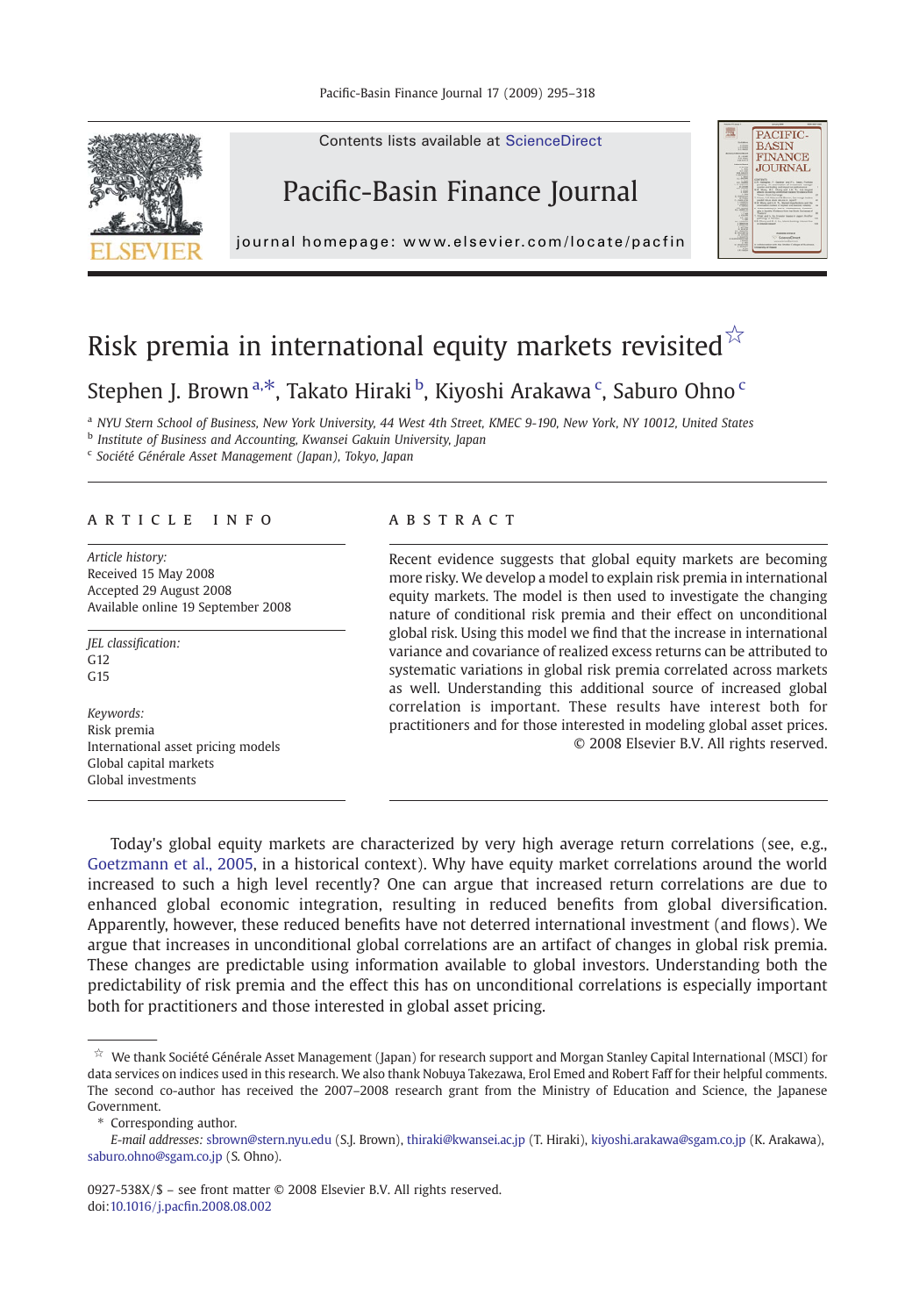The model we develop is parsimonious in predicting risk premia. Each of the factor risk premia estimated can be interpreted in relation to major world economic or market events. Based on this model, we document that there is a statistically significant increase in unconditional risk, and that the increase can be attributed to systematic variations in global conditional risk premia correlated across global markets. The increase in ex post risk caused by changing risk premia can be conveniently distinguished from the increase caused by fundamental changes in the risk attributes of these markets.

There are many studies of the international asset pricing model. The Intertemporal International Arbitrage Pricing Theory (IIAPT) emphasizes the importance of considering global asset pricing in the context of conditional expectations. [Ferson and Harvey \(1993\),](#page--1-0) for example, investigate predictability in international equity markets, focusing on the conditional factor risk premia, and find that the significant fraction of excess return variation is explained by time variation in global factor risk premia. [Dumas and](#page--1-0) [Solnik \(1995\)](#page--1-0) show that a conditional asset pricing model, in which both factor risk premia and factor loads vary over time, in a statistical sense outperforms its unconditional counterpart for equity and currency markets of the four largest economies (Germany, U.K., Japan, and the U.S.). [Choi et al. \(1998\)](#page--1-0) show an advantage of conditional APT models over unconditional counterparts in that the former can capture the time-varying risk premium associated with foreign exchange risk in the Tokyo stock market better than the latter.

More recently, [Bekaert et al. \(2005\)](#page--1-0) attempt to establish a single most parsimonious asset pricing model to capture the variance and covariance structure of international equity market returns. Their focus is on the changes of unconditional variance and covariance measured over many short periods on a (six-month) rolling basis with the use of a weekly interval. They find that a three-factor APT specification, using factor analysis and mimicking portfolio techniques, best serves their purpose of total variance decomposition; and that the changes in betas contribute most to explain the time behavior of variance within the valueweighted global market portfolio. They find that an upward trend in global return correlation is attributed to the increasing integration of European stock markets.

Allowing risk premia to vary over time, [Brown and Otsuki \(1993\)](#page--1-0) find that risk premia in the Pacific-Basin markets for the period 1981–1992 are highly predictable on the basis of prior information to investors. A novel feature of their empirical methodology is that factor innovations, factor loadings and risk premia are determined simultaneously in a single system of equations. Their model can be extended to consider changes in risk attributes over sub-periods, allowing betas to change from one sub-period to the next. Thus it can be used to break down global risk into two main sources: fundamental changes in the risk attributes of the markets and systematic variations in global risk premia, i.e., expected returns.<sup>1</sup>

It is important to note that our analysis is conditional on realizations of factors and instruments, and it is interesting that we can explain some significant component of global variance changes through the predictable component of changing risk premia even assuming that the underlying and unexplained components of global variance are stationary. In order to predict future changes in variance, we would need to model the time-series components and correlations of factors and instruments. Our objective in this study is to understand the time variation of international return covariances, possibly, caused by both factors and instruments. If on the other hand, the objective is to purely predict future changes in variance, a more straightforward approach would be applied to model the time series of dynamic conditional covariance directly [\(Engle, 2002](#page--1-0)). $<sup>2</sup>$ </sup>

The paper is organized as follows: [Section 1](#page--1-0) presents the model structure and specification. [Section 2](#page--1-0) describes the data with global correlation analysis. In [Section 3](#page--1-0) we present the result of model estimation for country index portfolios. After comparing the predicted risk premia with the realized excess return for each of the component assets, we provide some economic interpretation of the time variation of risk premia for selected assets and factors in [Section 4.](#page--1-0) [Section 5](#page--1-0) provides the decomposition of the global market total risk along the model and investigates the possible increase in global correlation by cause. [Section 6](#page--1-0) concludes the study.

<sup>&</sup>lt;sup>1</sup> [Bekaert et al. \(2005\)](#page--1-0) decompose the total variance into changing beta, factor innovation and residual caused parts. [Ferson and](#page--1-0) [Harvey \(1993\)](#page--1-0) decompose variance into changing beta, risk premia and residual caused parts.

 $2$  This distinction between estimating a structural form model given realizations of certain exogenous variables, and modeling the time-series properties of these exogenous variables to derive a multiple time-series reduced form system for prediction purposes is due to [Zellner and Palm \(1974\)](#page--1-0).